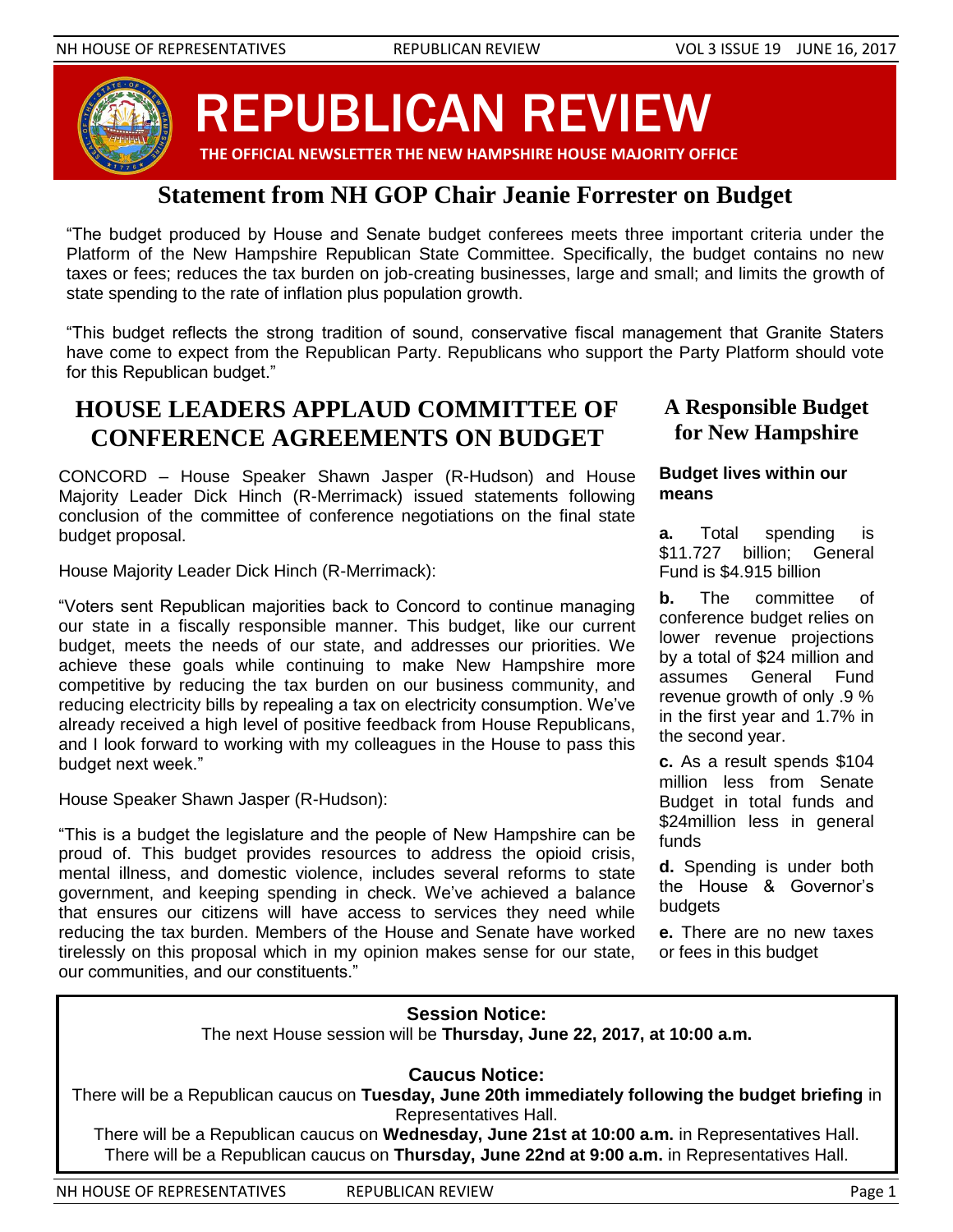# **Historical Happenings**

This week in NH History, the U.S. House of Representatives decided a 17 month dispute regarding the New Hampshire's  $1<sup>st</sup>$  Congressional District seat. The incumbent Republican Arthur Jenks, a former banker, had won the November election by 550 votes however the election was soon challenged by Democrat Alphonse Roy, a former State Rep. the contested election went through 4 recounts until the New Hampshire Ballot Law Commission finally decided the race for Arthur Jenks by 10 votes. Despite the state ruling in favor of Jenks, Alphonse Roy petitioned the U.S. House Committee on Elections to take up the disputed election. On this week in history, in 1938, during a party line vote in an overwhelmingly Democratic controlled U.S. House, it was decided to award the election to Democratic challenger Alphonse Roy. Given the timing of the U.S. House's decision Alphonse Roy only served in office for less than 6 months before being defeated by Arthur Jenks in the next election.

**Notice** Joint Informational Presentation on Amended Budget Bills

# **Tuesday, June 20, 2017 10:00 a.m. Representatives Hall**

Please join us for this important informational session, at which time we will review the Committee of Conference Reports on HB144 and HB517, the bills containing the proposed state budget. Staff from the Office of Legislative Budget Assistant will be on hand to provide clarification on specific items and to answer questions that may arise. If you are unable to attend in person, we urge you to please listen via live-stream.

[Click here to live-stream Tuesday's budget](http://sg001-harmony.sliq.net/00288/Harmony/en/PowerBrowser/PowerBrowserV2/20170620/-1/14234)  [presentation.](http://sg001-harmony.sliq.net/00288/Harmony/en/PowerBrowser/PowerBrowserV2/20170620/-1/14234)



Michael Feeley (R-Concord) is the Republican nominee for the Merrimack District 18 House Special Election. The New Hampshire Young Republicans are hosting a Canvass and Cookout event in Concord on Saturday 6/24 to help out Michael's campaign. If you're interested in helping to turn this seat red you can join the NHYRs for their day of action. All the details for the event are below:

**Date:** Sat, June 24 at 10 AM - 4 PM

**Location:** NHGOP Office 10 Water St. Concord, NH

**Contact:** [chair@nhyr.gop](mailto:chair@nhyr.gop)

### **A Responsible Budget for New Hampshire**

### **Promoting job creation through small business tax cuts & lower energy costs**

**a.** Working to strengthen a business-friendly, competitive state by

**b.** Lowering the BPT rates from 7.9% to 7.5% and

**c.** Lowering the BET rates from .675% to .5%

**d.** Allows small businesses to expense capital purchases up to \$500,000 so they can invest in their business and create more jobs

**e.** Eliminates the Energy Consumption Tax entirely to reduce electric rates for ratepayers, including businesses and homeowners

**f.** These steps help grow New Hampshire's economy and shows our state is open for business and we want small businesses to grow, create good jobs, and reinvest in their business. We've seen real results already:

- Unemployment among the lowest in the nation
- Business tax revenue 12.1% ahead of projection in FY '17
- NH economy fourth-fastest growing state in the nation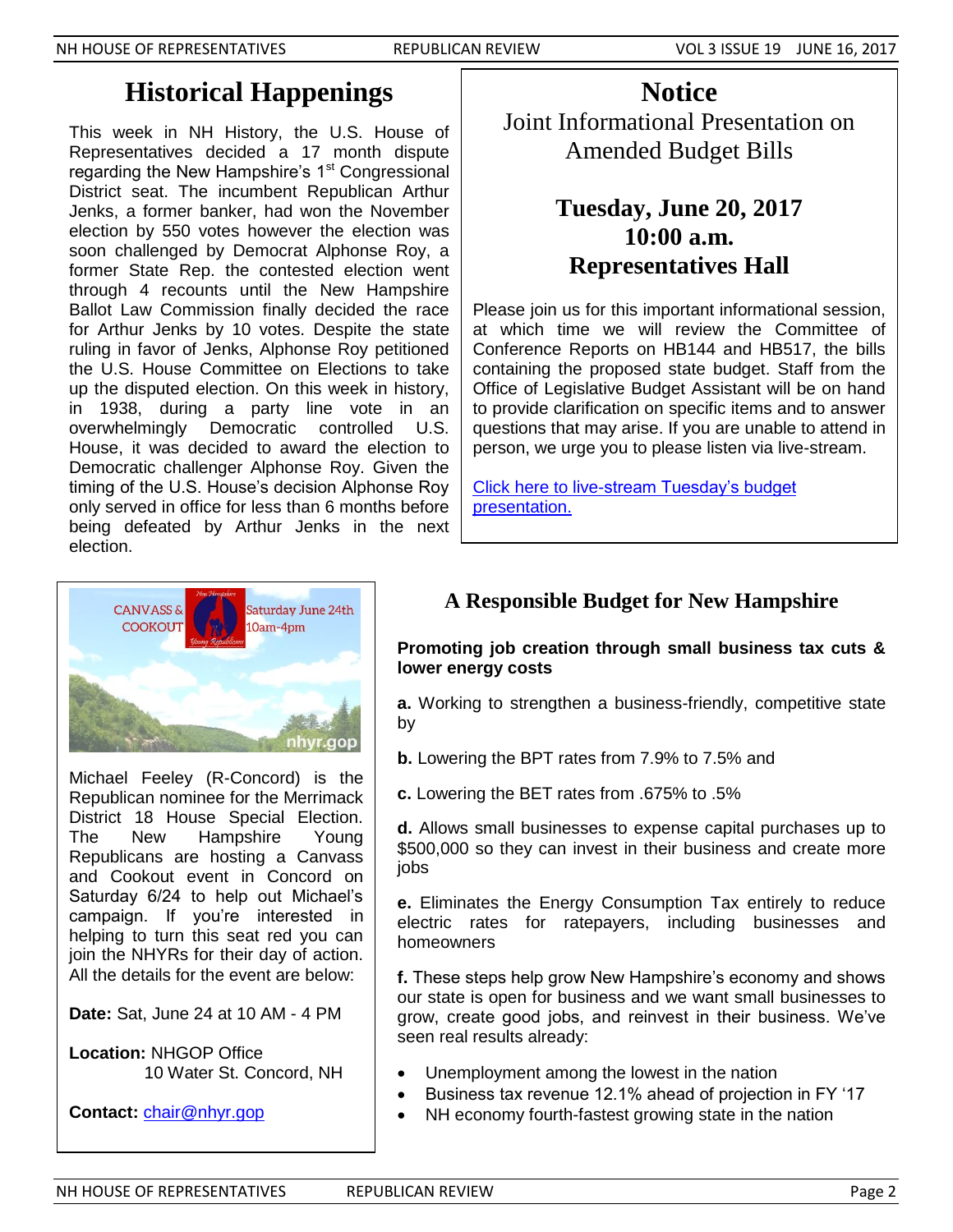### **A Responsible Budget for New Hampshire**

#### **Growing NH's Rainy Day Fund**

- **a.** Responsibly grows the rainy day fund from \$9 million to \$100.7 million
- **b.** This protects New Hampshire's bond rating and strengthens our financial position

#### **Meeting the Needs of New Hampshire Citizens**

**a.** *Heroin and Opioid crisis:* Provides strong leadership and a commitment to solving this problem by:

**1.** Creates a new youth drug treatment center in Manchester at the underutilized Sununu Youth Services Center

**2.** Doubles funding to Governor's Commission on Alcohol and Substance Abuse Prevention, Treatment and Recovery (\$14.2m)

**3.** \$56.8 million going to the Bureau of Drug and Alcohol Services, \$23 million increase over the previous biennium

**b.** *Mental Health*: Again, provides strong leadership and takes deliberate action to address the needs of our friends and neighbors waiting for weeks in emergency rooms for mental health treatment by:

- **1.** Adding 60 new beds for community treatment options; and,
- **2.** Adding a fourth rapid response mobile crisis unit to divert hospitalizations for mental health issues

#### **c. Prioritizes families with disabled children**

Follows in the Governor Sununu's lead by providing \$57 million more in funding towards the developmentally disabled community and waiting list

**d. DCYF** – Takes direct and firm action to overhaul a system that has failed to protect kids and provides direction and resources to change the culture within the organization

**1.** Adds new case workers to deal with caseload capacity

**2.** Creates an office of the Child Advocate to provide greater oversight and transparency outside of the department

**3.** Requires the lead attorney to be supervised by the Attorney General, ensuring enhanced effectiveness in prosecutions

#### **Prioritizes education and reducing burdensome student debt by:**

**a.** Making major investments in NH students by funding \$5 million in student scholarships to attend NH colleges

**b.** Encouraging student involvement in STEM by providing grants to schools, partnering with businesses in FIRST Robotics

The filing period for two recently scheduled special elections for state representative ends today.

**As of publication time, the following Republicans had filed to run in Rockingham Co. District 4** James E. Devine (Sandown), James F. Headd (Auburn), Anthony S. Rossignol (Chester)

**As of publication time, the following Republicans had filed to run in Belknap Co. District 9** Steven R. Whalley (Laconia)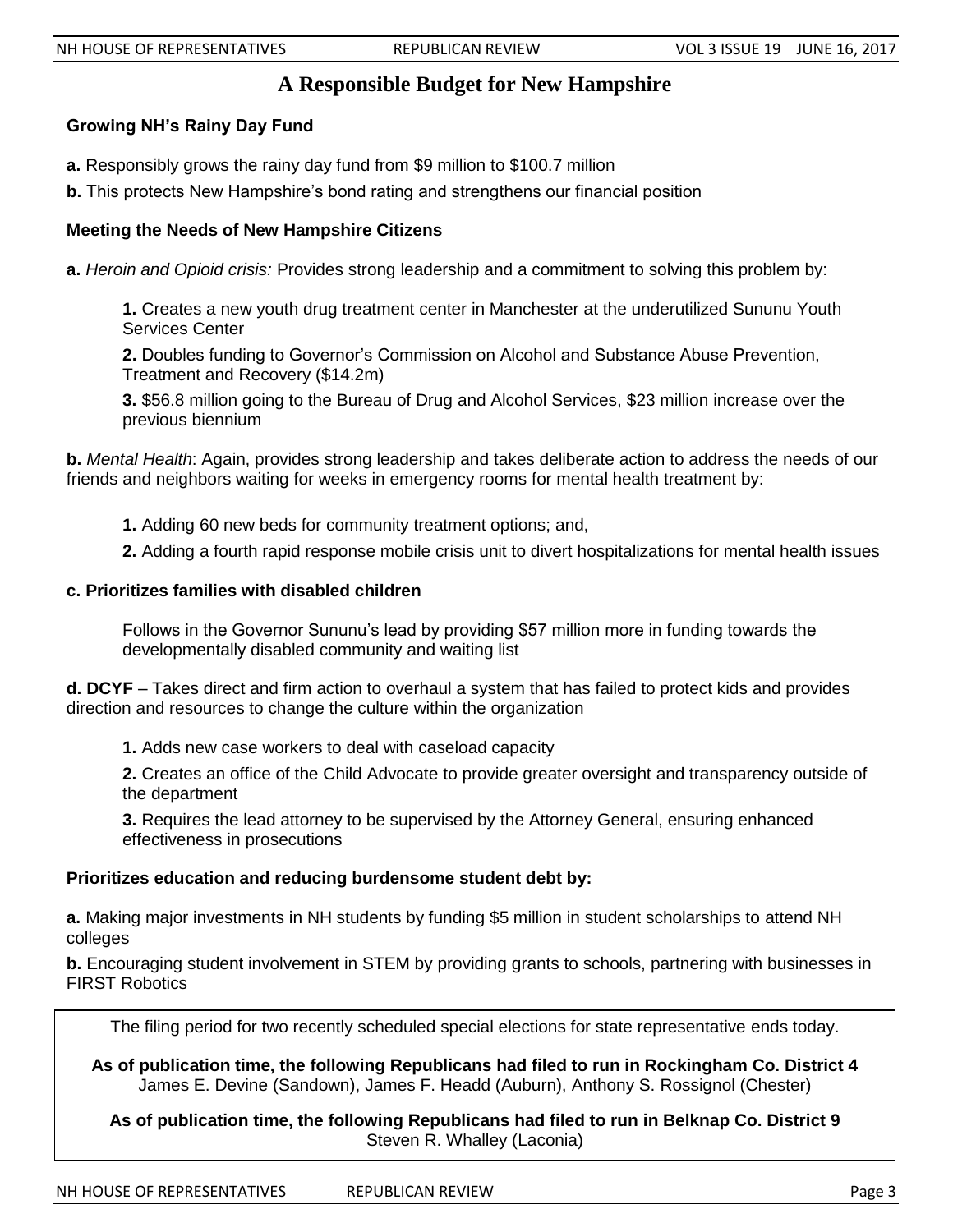## **Budget Process FAQs**

Several meetings were held last week with House Republicans who had questions about the prospective budget and budget process. Through these meetings we've developed a list of questions that came up frequently, and we felt the everyone could benefit from being able to review the answers.

#### **How does the committee of conference on the budget address abortion funding?**

*The Senate included in their budget what is commonly referred to as the Hyde Amendment. The House agreed to include this in the committee of conference report. It reads as follows:*

*"Reproductive Health Care Facilities; Funding Restriction. No state funds awarded by the department of health and human services to a reproductive health care facility, as defined in RSA 132:37, I, shall be used to provide abortion services…"*

*Currently, there is only a rule that says state funds cannot be used for abortion services. This amendment codifies it in law that state funds cannot be used for abortion services.*

 *Rules have the force of law if validly adopted and filed. Unless specifically exempted by statute, New Hampshire agency rules must be adopted and then filed according to a rulemaking process contained in the Administrative Procedure Act, [RSA 541-A,](http://www.gencourt.state.nh.us/rsa/html/NHTOC/NHTOC-LV-541-A.htm) with oversight by the JLCAR. Otherwise, as stated in [RSA 541-A:22,](http://www.gencourt.state.nh.us/rsa/html/LV/541-A/541-A-22.htm) I, the rules are not valid or effective nor may they be imposed by the state upon anyone for any purpose.*

#### **What is a lapse and why can't we cut them?**

*A lapse is a portion of an agency budget that is assumed will go unspent. With employee turnover, vacant positions, varying costs, etc. lapses are built into the budget to ensure that budget writers - and readers - know that a small portion of the total money allocated to an agency, usually around 3%, will come back to the state.*

*Agency heads are required to aggressively manage their budget to meet (or exceed) their lapse goals so the state budget will remain in balance throughout the biennium. Sometimes, but not often, lapse dollars have been applied toward operating deficits in agencies. But this is an exception, and not a regular or acceptable practice.*

*Lapses show up in our budget as appropriations in our budget bills even though they are not authorized to be spent.*

*Lapses are not pretty (or make much sense) to many of us, but our state budget and many other local and county budgets use lapses and have for decades.*

#### **What does USNH funding go to?**

In this budget, the University System of NH is level funded, which means they will receive the same amount of *funding as they did in the '16-'17 FY Budget. This money does not solely go to UNH, but also Granite State College, Keene State, and Plymouth State.*

*When the state allocates money in their budget to USNH, it can only be spent on two things through the*  colleges: offset tuitions for in-state students and to support statutory programs, such as the NH Cooperative *Extension.The funds appropriated to USNH do not cover projects such as buildings, stadiums, scoreboards, or tables. Those are funded through the colleges' own fundraising efforts. In the case of some projects, such as academic buildings, they are funded through the NH capital budget (HB25.)*

NH HOUSE OF REPRESENTATIVES REPUBLICAN REVIEW **REPUBLICAN REVIEW Page 4**